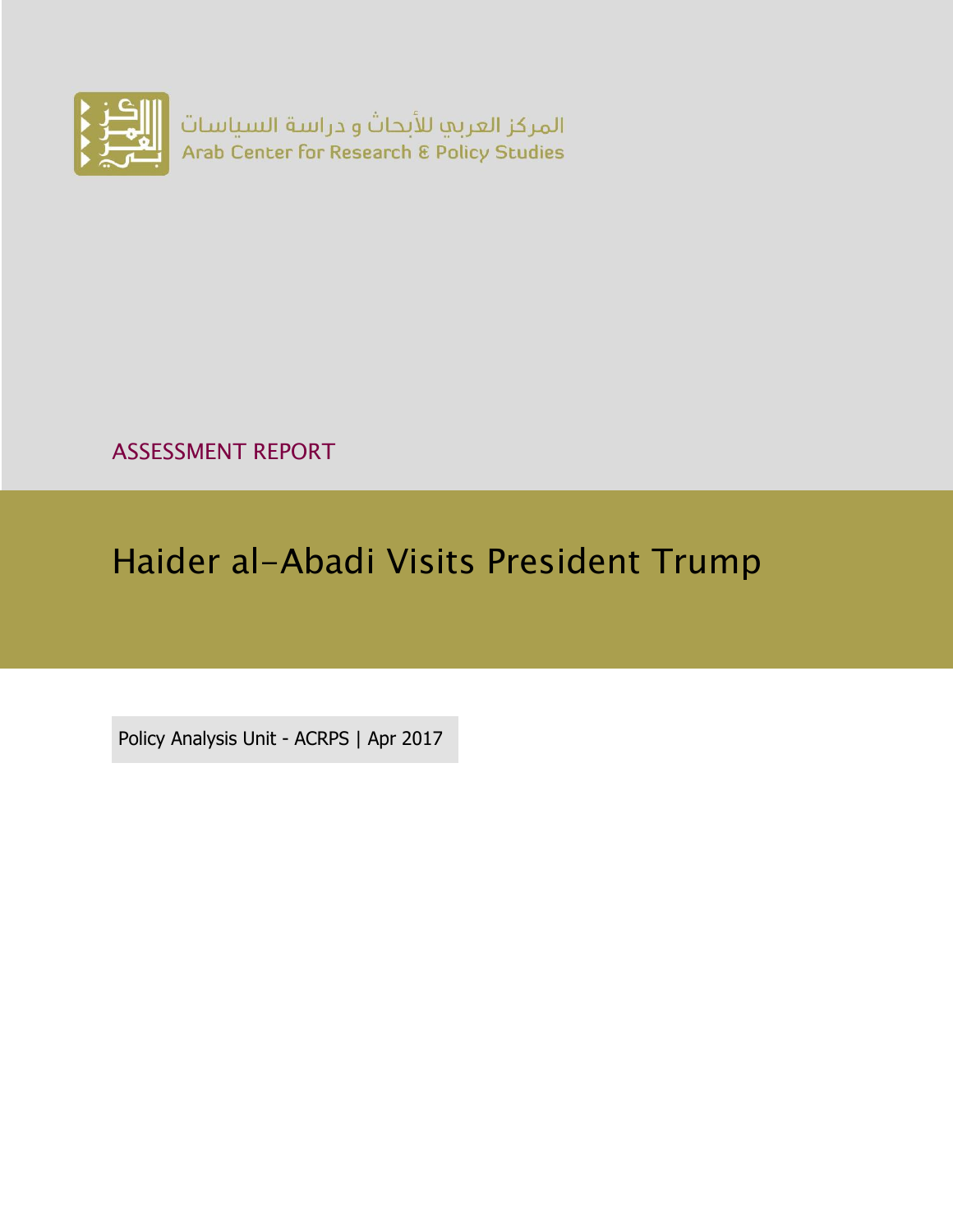Haider al-Abadi Visits President Trump

Series: Assessment Report

Policy Analysis Unit – ACRPS | Apr 2017

\_\_\_\_\_\_\_\_\_\_\_\_\_\_\_\_\_\_\_\_\_\_\_\_\_\_\_\_

Copyright © 2017 Arab Center for Research and Policy Studies. All Rights Reserved.

The Arab Center for Research and Policy Studies is an independent research institute and think tank for the study of history and social sciences, with particular emphasis on the applied social sciences.

The Center's paramount concern is the advancement of Arab societies and states, their cooperation with one another and issues concerning the Arab nation in general. To that end, it seeks to examine and diagnose the situation in the Arab world - states and communities- to analyze social, economic and cultural policies and to provide political analysis, from an Arab perspective.

The Center publishes in both Arabic and English in order to make its work accessible to both Arab and non-Arab researchers.

#### **Arab Center for Research and Policy Studies**

PO Box 10277

Street No. 826, Zone 66

Doha, Qatar

Tel.: +974 44199777 | Fax: +974 44831651

[www.dohainstitute.org](file:///C:/Users/dena.qaddumi/Desktop/www.dohainstitute.org)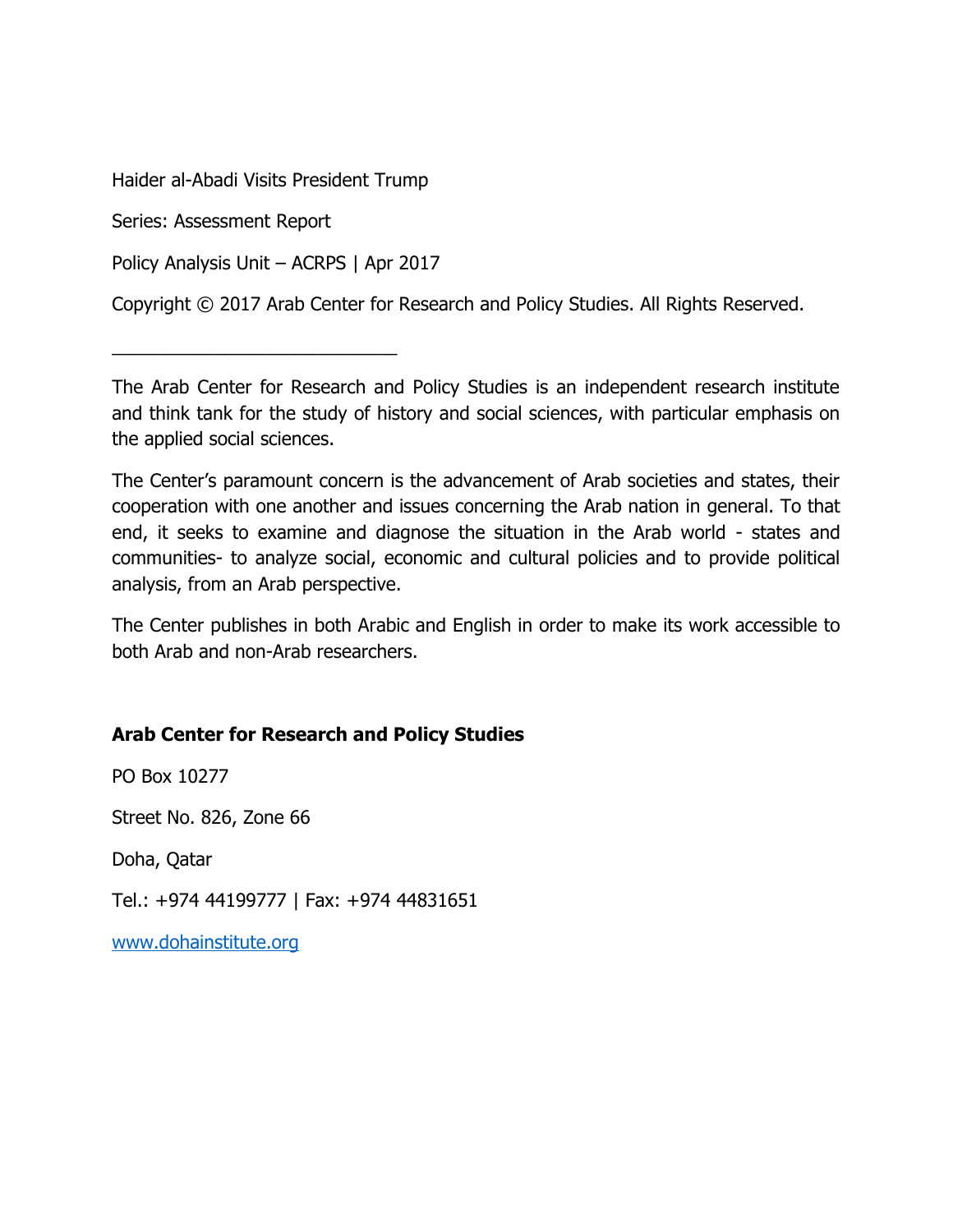# Table of Contents

| Introduction                    |                          |
|---------------------------------|--------------------------|
| <b>Iraqi Concerns</b>           |                          |
| <b>American Interests</b>       | $\overline{\phantom{0}}$ |
| A New Strategy to Counter ISIL? | $\overline{3}$           |
| Conclusion                      | 5                        |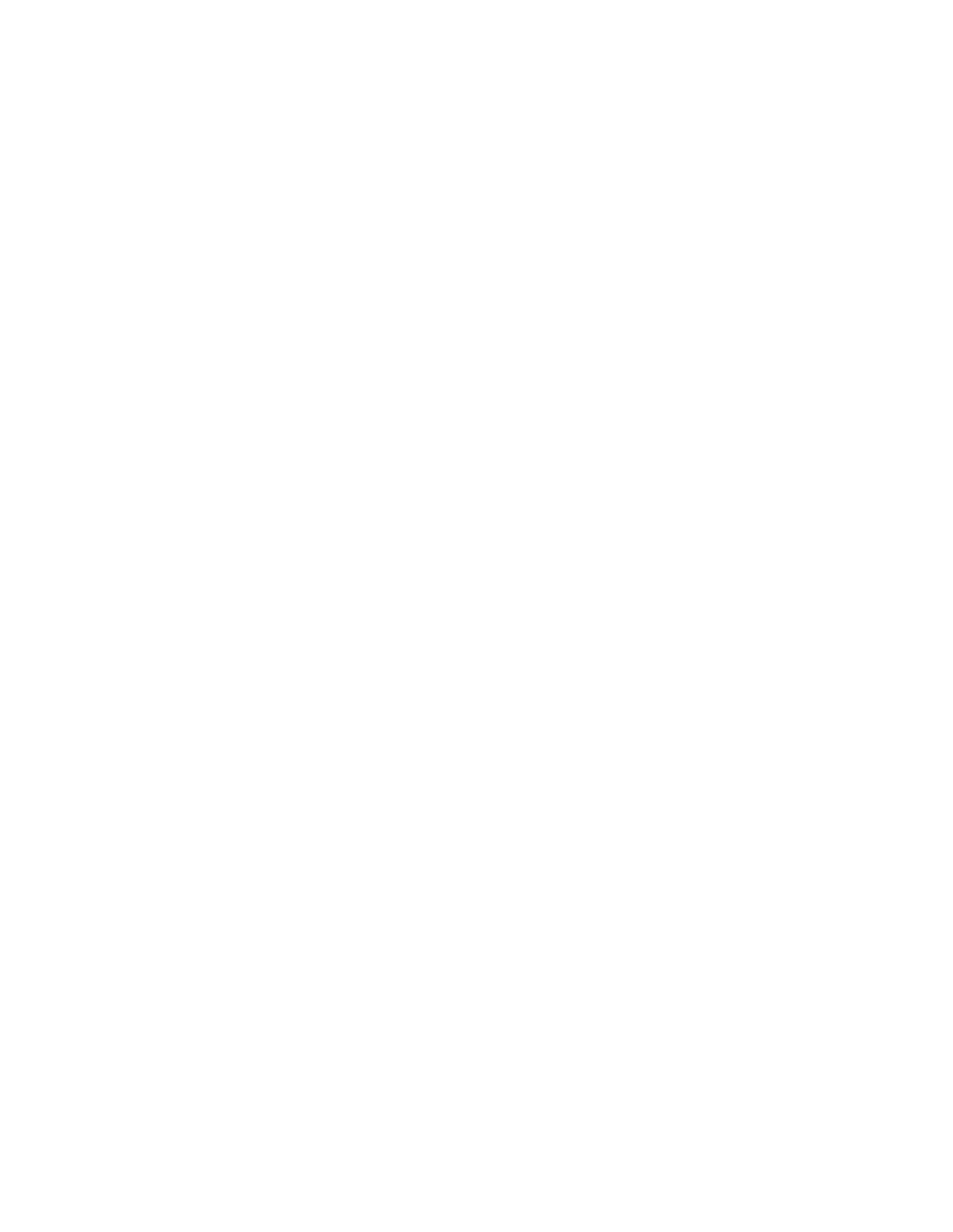#### <span id="page-4-0"></span>Introduction

Iraqi Prime Minister Haider al-Abadi held a meeting with US President Donald Trump during a visit to Washington on March 20. Abadi's visit, aimed partially at securing economic assistance for his country, coincided with a multilateral meeting convened by the US State Department, bringing together 68 countries and intergovernmental organizations to intensify the coalition efforts against ISIL. The meeting of foreign ministers from the "Global Coalition" ended on March 22. Abadi's visit also coincided with the fourteenth anniversary of the US-led invasion of Iraq which toppled Saddam Hussein, during which invasion Trump vacillated in his own support for American action that installed a new regime in Iraq.

### <span id="page-4-1"></span>Iraqi Concerns

 $\overline{a}$ 

Abadi's visit was aimed at securing further American military and logistical support in the fight against ISIL, but his overall concerns went further beyond that. The Iraqi PM also wanted to obtain economic assistance for his country, which has been facing a financial crisis since the battle against ISIL. Speaking to the media following his meeting with the US president, Abadi stated that "force alone will not defeat ISIL" and that Iraq was looking forward to expanded cooperation with the United States<sup>1</sup>. In addition to military support, Abadi sought to secure American economic backing for the reconstruction of destroyed Iraqi cities and for dealing with up to 4 million Iraqis displaced from those cities. During the meeting of the Global Coalition, Abadi emphasized the role of economic factors in governing and rapidly stabilizing and rebuilding areas liberated from  $ISIL<sup>2</sup>$ .

Although White House officials agreed with the Iraqi PM that more than military force would be needed in order to truly defeat ISIL, it is highly unlikely that the US will either increase the level of its economic aid to Iraq or otherwise enhance economic coordination between the two countries. The new Foreign Aid budget approved by the

<sup>&</sup>lt;sup>1</sup> "Iraqi Leader al-Abadi Meets with Trump, Anticipates 'More Cooperation'", NBC News, March 20, 2017, available online:<http://nbcnews.to/2moRQ8E>

<sup>&</sup>lt;sup>2</sup> Remarks by Secretary of State Rex W. Tillerson and Prime Minister of Iraq Haider al-Abadi at the Ministerial Plenary for the Global Coalition Working to Defeat ISIS, The Department of State, March 22, 2017, available online :<https://www.state.gov/secretary/remarks/2017/03/269039.htm>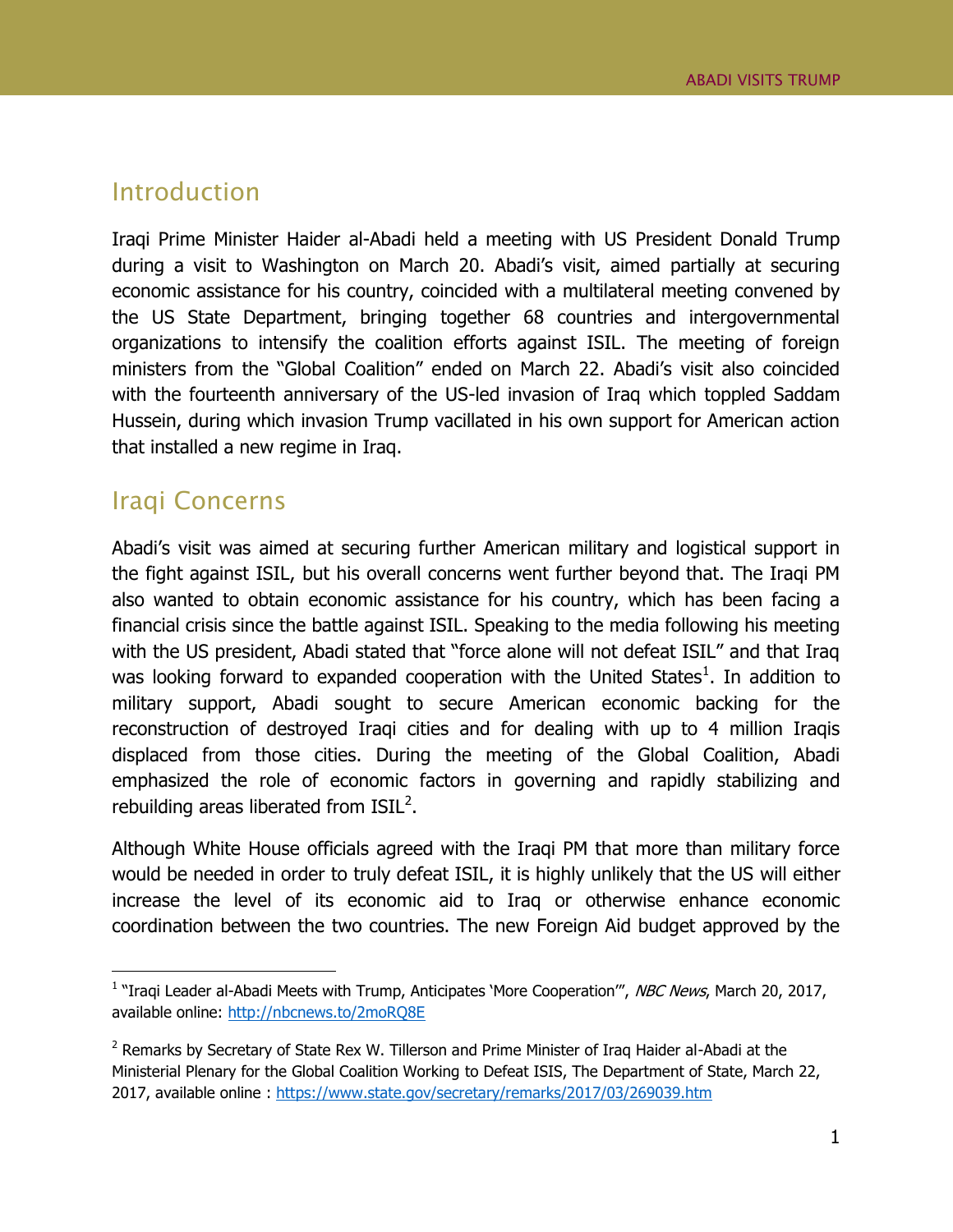Trump White House includes a near 30% reduction in the budget for both the State Department and the US Agency for International Development<sup>3</sup>. In contrast, the Trump budget envisions a USD 54 billion increase in defense expenditures. While the new budget allocates USD 3 billion to fighting ISIL, this is exclusively intended for military spending.

This reflects a stark difference in outlook between the Trump administration and the previous four administrations (two each under Barack Obama and George W. Bush) which regarded development spending in Iraq as a means to counter Iranian influence in the country. For his part, US Secretary of State Rex Tillerson stressed during the meeting of the Global Coalition that international efforts to destroy ISIL in Iraq and Syria would soon move from military operations to stabilization. Nonetheless, Tillerson also stressed that the funding for reconstruction and stabilization would have to be a joint, international effort. He added, "As a coalition, we are not in the business of nation-building or reconstruction. We must ensure that our respective nations' precious and limited resources are devoted to preventing the resurgence of ISIS and equipping the war-torn communities to take the lead in rebuilding their institutions and returning to stability.<sup>4</sup>"

### <span id="page-5-0"></span>American Interests

The Trump administration's main concern appears to be the combatting of ISIL, and the prevention of its resurgence. It will aim to do this by persuading Abadi to abandon sectarian, exclusionary policies which serve to enhance ISIL's strength and popularity. Previously, a number of US Senators, including Bob Corker, the Chairman of the Senate Foreign Relations Committee, penned a letter to President Trump demanding that Abadi be pressured into sharing power with Iraq's Sunni community, and to deescalate the conflict with his country's Kurds. The petitioners had demanded that the implementation of such steps become preconditions for the provision of American

 $\overline{a}$ 

<sup>&</sup>lt;sup>3</sup> See "Trump seeks 30% budget cuts to State Department, USAID", MarketWatch, March 15, 2017, available online : [http://www.marketwatch.com/story/trump-seeks-30-budget-cuts-to-state-department](http://www.marketwatch.com/story/trump-seeks-30-budget-cuts-to-state-department-usaid-2017-03-15)[usaid-2017-03-15](http://www.marketwatch.com/story/trump-seeks-30-budget-cuts-to-state-department-usaid-2017-03-15)

<sup>&</sup>lt;sup>4</sup> Remarks by Secretary of State Rex W. Tillerson and Prime Minister of Iraq Haider al-Abadi at the Ministerial Plenary for the Global Coalition Working to Defeat ISIS;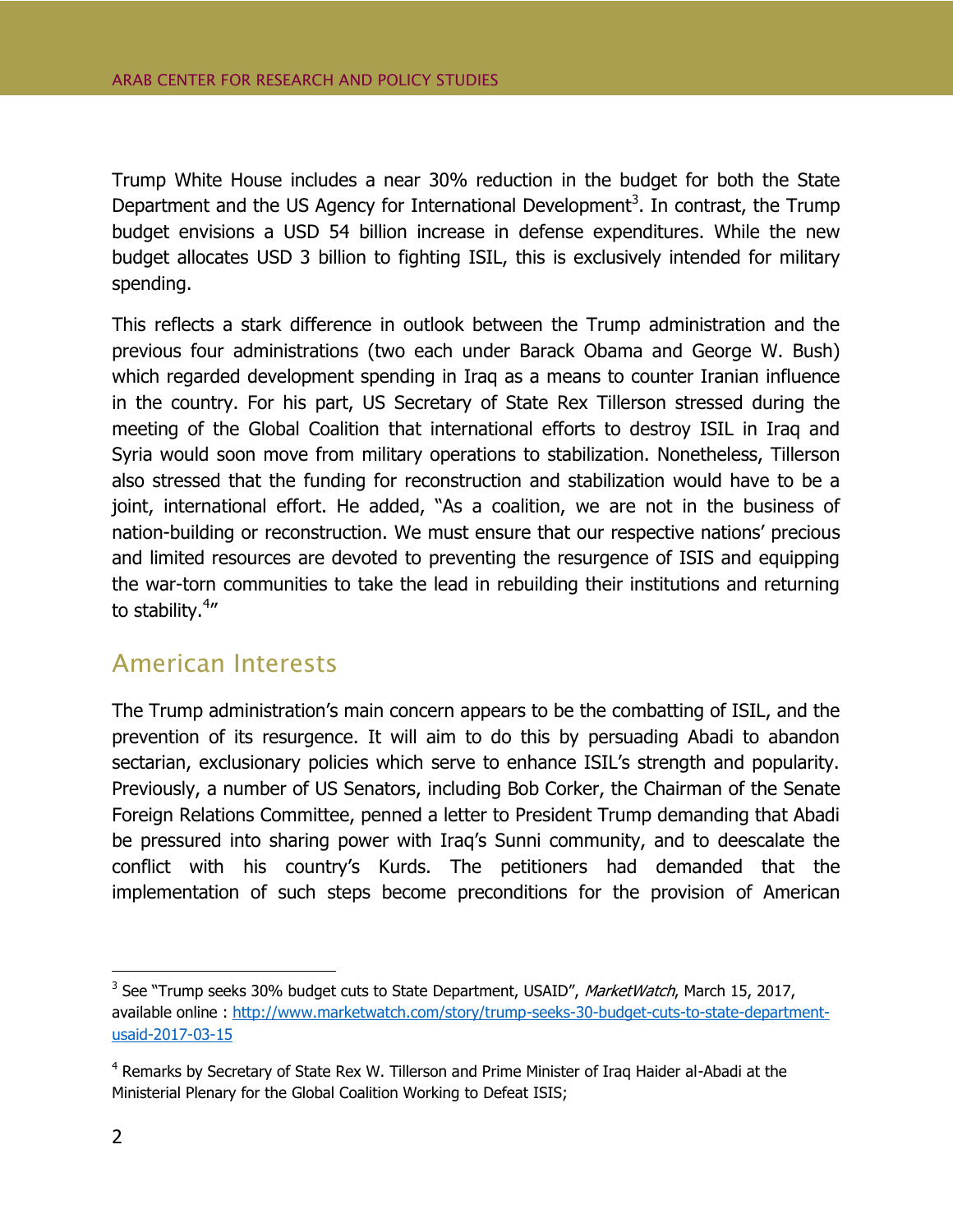foreign aid<sup>5</sup>. The Trump administration also wants to build up Iraq to limit Iranian influence on the country. Abadi was quick to assure the Americans that he was committed to these goals, declaring that he was looking for ways to cooperate with the Sunnis of Iraq, particularly in Mosul. He added that he was opposed to all foreign intervention in Iraq, including Iranian influence $6$ .

## <span id="page-6-0"></span>A New Strategy to Counter ISIL?

Trump consistently attacked Obama's strategy to tackle ISIL throughout the 2016 presidential election campaign, making repeated references to the root-and-branch reforms he would bring about once in the White House. Reports confirm that Trump's Secretary of Defense, James Mattis, has already presented the president with the broad outlines of a new strategy to defeat ISIL and similar jihadist groups around the globe<sup>7</sup>.

While the details of any such plan adopted by the Trump administration remain scant, Secretary of State Tillerson did elaborate that his proposal would include the intensification of the battle against ISIL, and the creation of "interim zones of stability" in areas liberated from Al Qaeda and ISIL, small havens which could be used to help refugees return to their homes. Another phase of the plan detailed by Tillerson involved the enhancement of intelligence sharing by the governments of the countries within the Global Coalition. The Secretary of State also emphasized the need to cripple ISIL's ability to find new, international recruits online $^8\!$ .

Tillerson's proposed safe havens differ significantly in nature from the security corridors previously floated by Trump as a measure the US might adopt in Syria. While the exact

 $\overline{a}$ 

<sup>&</sup>lt;sup>5</sup> Mark Landler and Michael R. Gordon, "Iraqi Leader, in Washington, Gets Trump's Assurance of US Support", The New York Times, March 20, 2017, available online: [https://www.nytimes.com/2017/03/20/us/politics/trump-iraq-prime-minister-haider-al-abadi](https://www.nytimes.com/2017/03/20/us/politics/trump-iraq-prime-minister-haider-al-abadi-washington.html)[washington.html](https://www.nytimes.com/2017/03/20/us/politics/trump-iraq-prime-minister-haider-al-abadi-washington.html)

<sup>&</sup>lt;sup>6</sup> "Iraqi Prime Minister Abadi: Trump is Supporting Us", United States Institute of Peace, March 20, 2017, video available online: [https://www.usip.org/press/2017/03/iraqi-prime-minister-abadi-trump-supporting](https://www.usip.org/press/2017/03/iraqi-prime-minister-abadi-trump-supporting-us)[us](https://www.usip.org/press/2017/03/iraqi-prime-minister-abadi-trump-supporting-us)

 $<sup>7</sup>$  Mark Landler and Michael R. Gordon:</sup>

<sup>&</sup>lt;sup>8</sup> See Lesley Wroughton and Yara Bayoumy, "Tillerson pledges safe areas for refugees, more pressure on ISIL", Reuters, March 22, 2017, available online: [http://www.reuters.com/article/us-mideast-crisis-usa](http://www.reuters.com/article/us-mideast-crisis-usa-idUSKBN16T0CQ)[idUSKBN16T0CQ](http://www.reuters.com/article/us-mideast-crisis-usa-idUSKBN16T0CQ)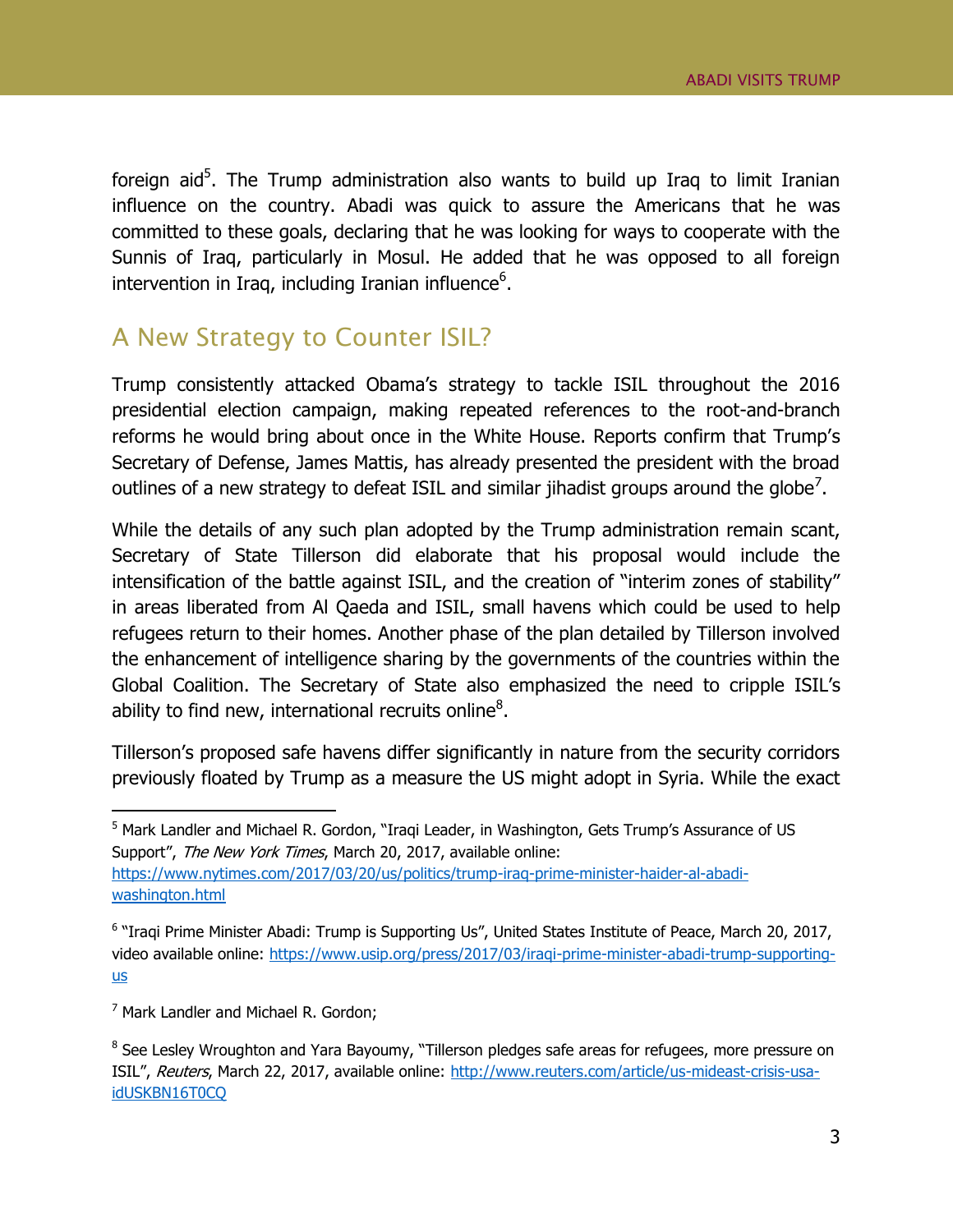mechanism governing the safe zones has yet to be fully elaborated, they certainly would involve a greater military role for the US in Syria. This in itself would be a stark difference from the very cautious approach taken by the former administration. One US military official made clear, however, that the military has not received specific instructions on the creation of safe zones<sup>9</sup>. In other words, there appears to be no major impending change in the US strategy in dealing with ISIL in Iraq or Syria, or anywhere. Even the Iraqi premier, known for his strained and lukewarm relationship with Obama and his voiced appreciation for Trump, could only bring himself to say that he knew that there was "a plan", although conceded that he had yet to see it<sup>10</sup>.

These indications suggest that the Trump administration has no real plan to meaningfully change the US policies deployed under Obamas to counter ISIL and similar extremist groups in the Middle East. The now established strategy revolves around offering support for local armed groups in the form of air cover, without becoming embroiled in direct combat. Limited numbers of American soldiers were also made available to Iraq to help tackle ISIL, with a Pentagon spokesman confirming that between 200 and 300 US soldiers from the 82<sup>nd</sup> Airborne Division were working with their Iraqi counterparts, offering logistical support, advice and assistance near Mosul $^{11}$ . The Pentagon has further made clear that another 1,000 additional troops from the same 82<sup>nd</sup> Airborne Division remain on hand to provide technical support in the battle to reclaim Mosul<sup>12</sup>. These soldiers would join a group of  $6,000$  US soldiers already stationed in Iraq and Kuwait (up from 5,262 under Obama)<sup>13</sup>. The 82<sup>nd</sup> Airborne Division alone has 1,700 troops in these two countries, while a further group of 1,000 US Special Forces are providing assistance to the mainly Kurdish "Syrian Democratic Forces". On March 22, this Syria-based contingent led a parachute drop for their Syrian

 $12$  Luis Martinez, "200 more US troops headed to Iraq to 'advise and assist' Mosul offensive", ABC News, March 27, 2017, available online:<http://abcn.ws/2n9Ac55>

<sup>13</sup> Lucas Tomlinson;

 $\overline{a}$ 

<sup>&</sup>lt;sup>9</sup> "US military says no orders yet to create safe areas for refugees", *Reuters*, March 22, 2017, available online:<http://www.reuters.com/article/us-mideast-crisis-syria-pentagon-idUSKBN16T2JL>

 $10$  Phil Stewart and Steve Holland, "Iraq's Abadi says he wins Trump's assurance of more US support", Reuters, March 20, 2017, available online: [http://www.reuters.com/article/us-usa-trump-iraq](http://www.reuters.com/article/us-usa-trump-iraq-idUSKBN16R2LX)[idUSKBN16R2LX](http://www.reuters.com/article/us-usa-trump-iraq-idUSKBN16R2LX)

 $11$  Lucas Tomlinson, "US sending around 200 more troops to Mosul in ISIS fight, official says", Fox News, March 27, 2017, available online:<http://fxn.ws/2n9ZPT1>